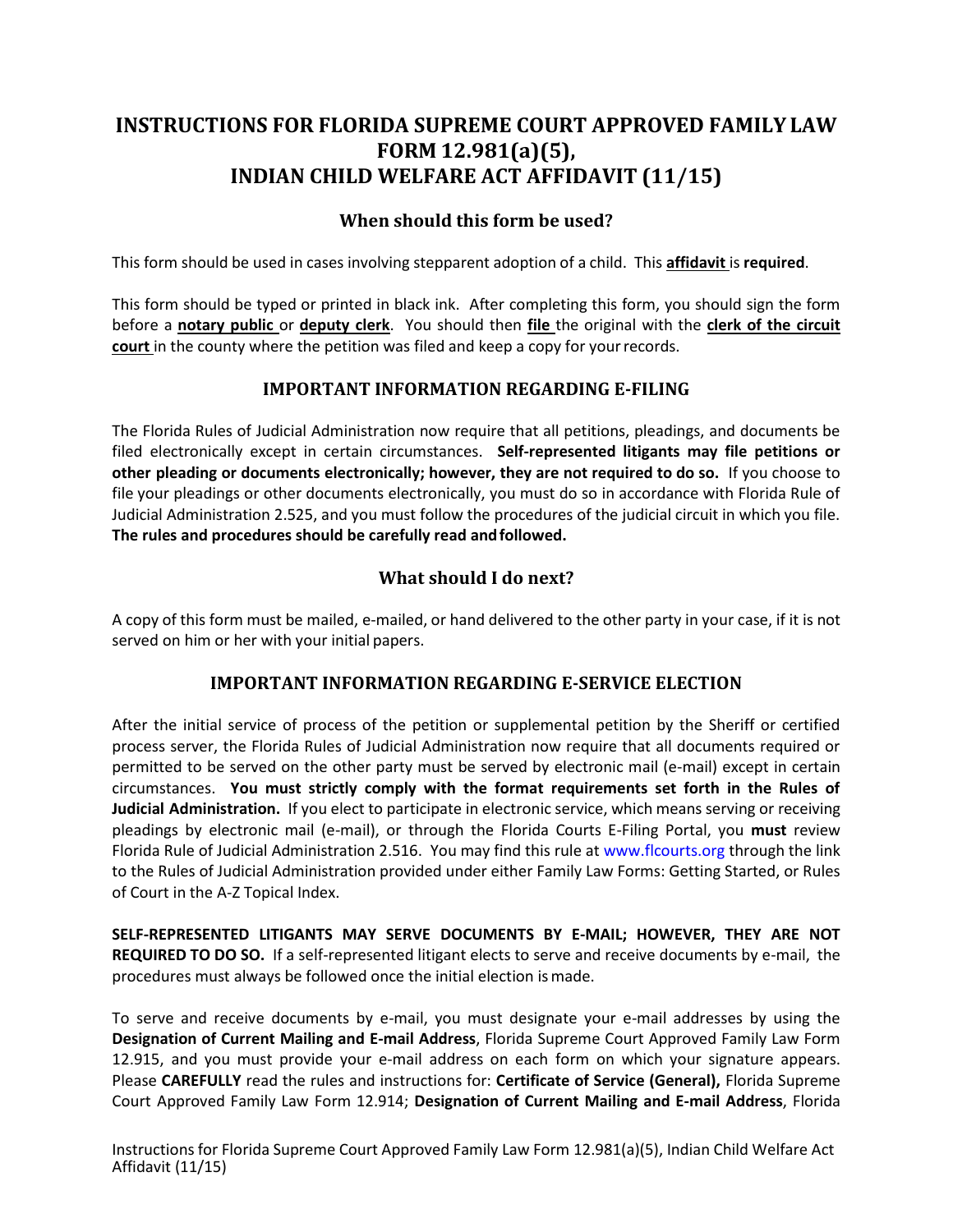Supreme Court Approved Family Law Form 12.915; and Florida Rule of Judicial Administration2.516.

### **Where can I look for more information?**

 **Before proceeding, you should read General Information for Self-Represented Litigants found at the beginning of these forms.** The words that are in **bold underline** in these instructions are definedthere.

### **Special notes...**

 Remember, a person who is NOT an attorney is called a nonlawyer. If a nonlawyer helps you fill out of Procedure Form 12.900 (a), before he or she helps you. A nonlawyer helping you fill out these forms also **must** put his or her name, address, and telephone number on the bottom of the last page of every form he or she helps you complete. these forms, that person must give you a copy of a **Disclosure from Nonlawyer**, Florida Family Law Rules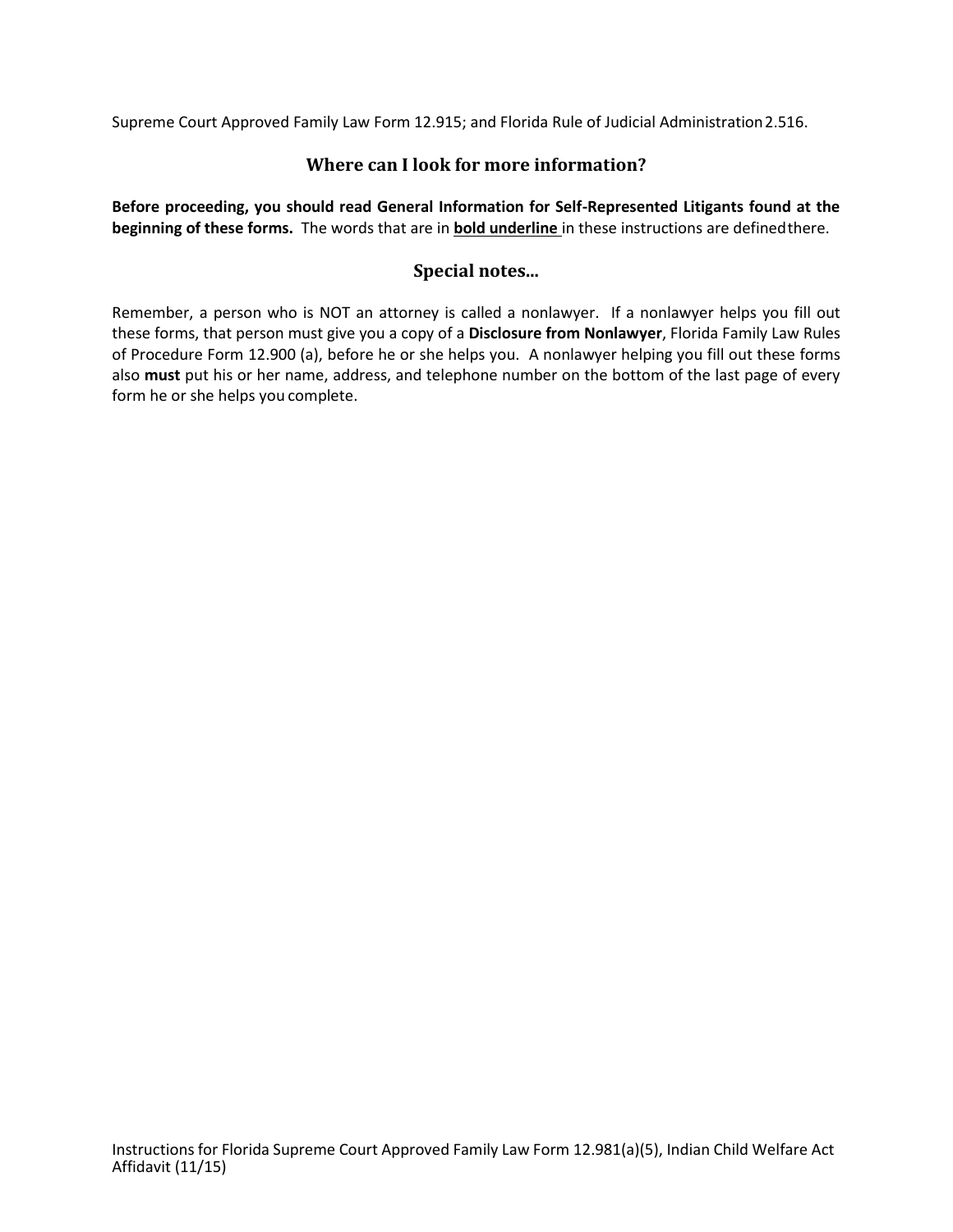| IN THE CIRCUIT COURT OF THE | <b>JUDICIAL CIRCUIT,</b> |
|-----------------------------|--------------------------|
| IN AND FOR                  | COUNTY, FLORIDA          |

| Case No.: |  |  |
|-----------|--|--|
| Division: |  |  |

IN THE MATTER OF THE ADOPTION OF

\_\_\_\_\_\_\_\_\_\_\_\_\_\_\_\_\_\_\_\_\_\_\_\_\_\_\_\_\_\_\_\_\_\_\_\_\_\_\_\_\_\_\_\_\_\_, *{use name to be given to the minor child(ren)}* Adoptee(s).

## **INDIAN CHILD WELFARE ACT AFFIDAVIT**

| statements are true:                                                                                                                                                                                     |  |
|----------------------------------------------------------------------------------------------------------------------------------------------------------------------------------------------------------|--|
| this proceeding: {choose one only}                                                                                                                                                                       |  |
| 1. <b>I</b> is not an Indian child. The Indian Child Welfare Act does not apply to this proceeding.                                                                                                      |  |
| 2. $\Box$ is an Indian child within the meaning of the Indian Child Welfare Act of 1978 (25 U.S.C.<br>Section 1901 et seq.).                                                                             |  |
| I certify that a copy of this document was ( $\Box$ ) mailed ( $\Box$ ) faxed and mailed ( $\Box$ ) e-mailed ( $\Box$ ) hand-<br>delivered to the person(s) listed below on {date} ____________________. |  |
| Other party or his/her attorney:                                                                                                                                                                         |  |
|                                                                                                                                                                                                          |  |
|                                                                                                                                                                                                          |  |
|                                                                                                                                                                                                          |  |
|                                                                                                                                                                                                          |  |
| Designated E-mail Address(es): _______________                                                                                                                                                           |  |

 **I understand that I am swearing or affirming under oath to the truthfulness of the claims made in this affidavit and that the punishment for knowingly making a false statement includes fines and/or imprisonment.** 

Dated: \_\_\_\_\_\_\_\_\_\_\_\_\_\_\_\_\_\_\_\_ \_\_\_\_\_\_\_\_\_\_\_\_\_\_\_\_\_\_\_\_\_\_\_\_\_\_\_\_\_\_\_\_\_\_\_\_\_\_\_

| Signature of Party                         |
|--------------------------------------------|
| Printed Name:                              |
| Address: _______________________           |
| City, State, Zip: ________________________ |
| Telephone Number: _____________            |
| Fax Number: ___________________            |
| Designated E-mail Address(es):             |
|                                            |